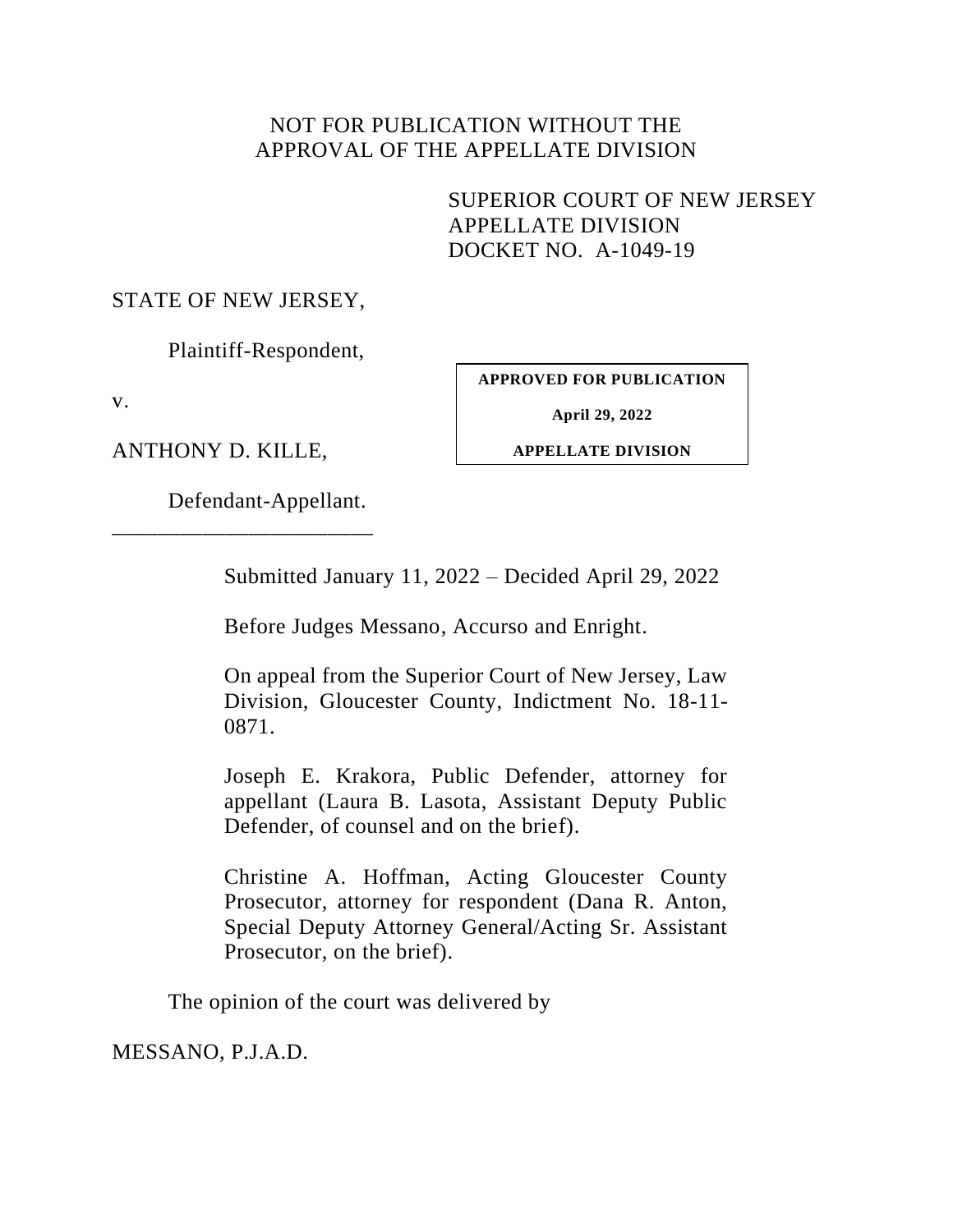A jury convicted defendant Anthony D. Kille of the lesser-included offense of first-degree aggravated manslaughter in the death of Davontae Randall, N.J.S.A. 2C:11-4(a)(1), second-degree possession of a firearm for an unlawful purpose, N.J.S.A.  $2C:39-4(a)(1)$ , and second-degree unlawful possession of a handgun, N.J.S.A. 2C:39-5(b)(1). After merging the weapons offenses into the aggravated manslaughter conviction, the judge sentenced defendant to a twenty-four-year term of imprisonment with an eighty-five percent period of parole ineligibility under the No Early Release Act (NERA), N.J.S.A. 2C:43-7.2.

Before us, defendant raises the following arguments:

### POINT I

SEVERAL CRITICAL ERRORS AND OMISSIONS IN THE FINAL JURY CHARGE DENIED DEFENDANT HIS RIGHTS TO DUE PROCESS AND A FAIR TRIAL. ACCORDINGLY, REVERSAL OF DEFENDANT'S CONVICTIONS IS REQUIRED. (Partially Raised Below).

# POINT II

A REMAND FOR RESENTENCING IS REQUIRED BECAUSE THE SENTENCING COURT PLACED UNDUE WEIGHT ON DEFENDANT'S PRIOR CRIMINAL RECORD IN FINDING AGGRAVATING FACTORS THREE AND SIX, DID NOT FIND A SPECIFIC NEED FOR DETERRENCE WHEN IT APPLIED AGGRAVATING FACTOR NINE, AND FAILED TO CONSIDER MITIGATING FACTORS THAT HAD BEEN SUPPORTED BY THE RECORD.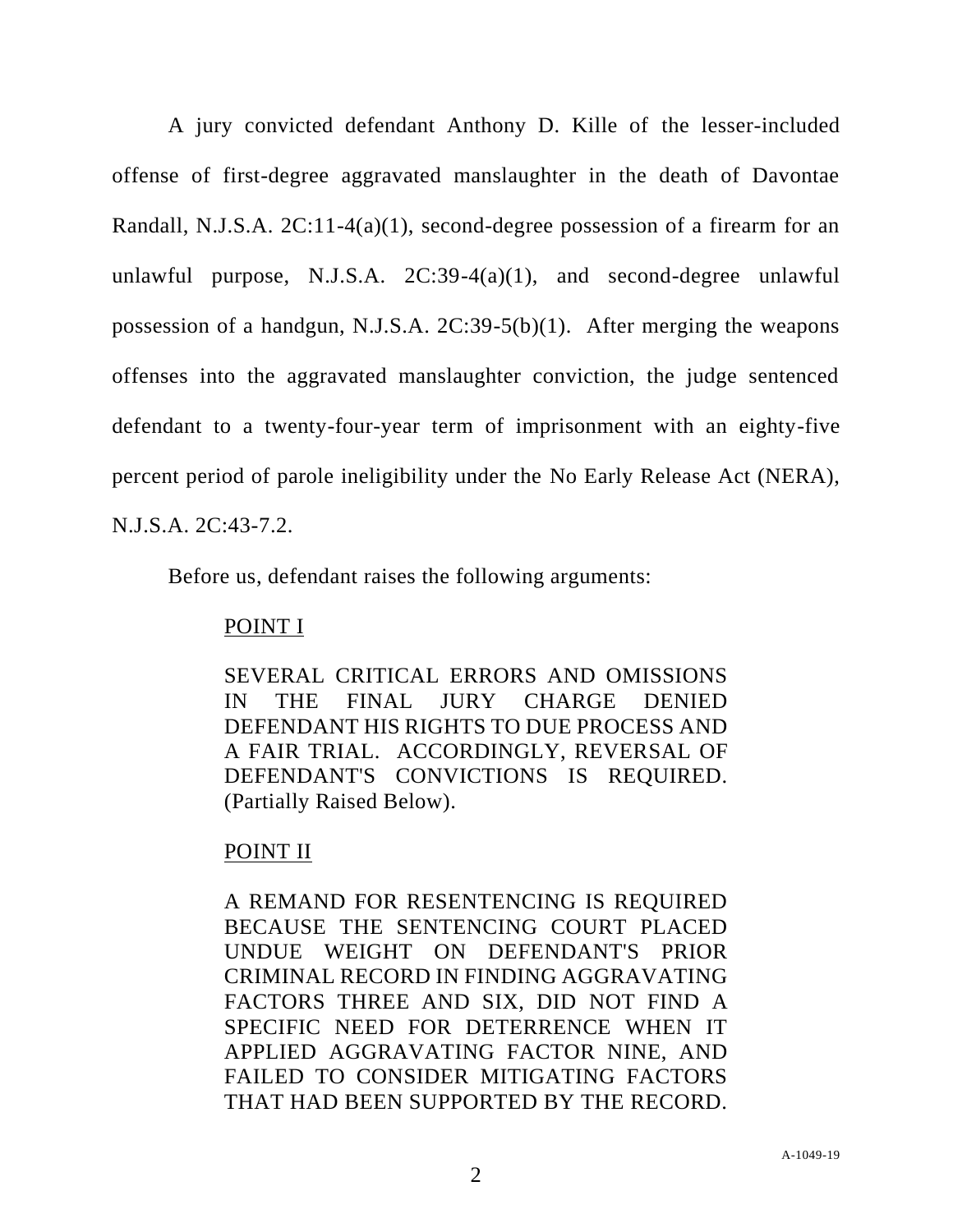# A REMAND IS ALSO NECESSARY FOR THE TRIAL COURT TO CONSIDER THE NEW YOUTH MITIGATING FACTOR. (Partially Raised Below).<sup>1</sup>

Having considered these arguments in light of the record and applicable legal standards, we affirm in part, reverse in part, and remand for further proceedings consistent with this opinion.

I.

At trial, Davontae Randall's girlfriend, Felicia Marie Daniels, testified that she knew defendant because they "grew up together." On August 15, 2018, Davontae was driving her and two friends from visiting a friend in the hospital when there was a near accident with another car in which defendant was a passenger.<sup>2</sup> A verbal argument ensued between Davontae and defendant.

Ten days later, Felicia and Davontae were at his mother's home. Danielle Davis had just moved into the house with her daughter, Dayshena Davis, and was hosting a party. While decorating the yard for the party, Felicia, Dayshena and Davontae saw defendant standing across the street from Danielle's home. Danielle and Dayshena overheard Davontae and Felicia recounting the earlier car incident, and Danielle decided to approach defendant.

<sup>&</sup>lt;sup>1</sup> We choose to omit the subpoint headings contained in defendant's brief.

<sup>&</sup>lt;sup>2</sup> Because some of the witnesses share the same surname, and to avoid any confusion, we use first names throughout the opinion. We intend no disrespect by this informality.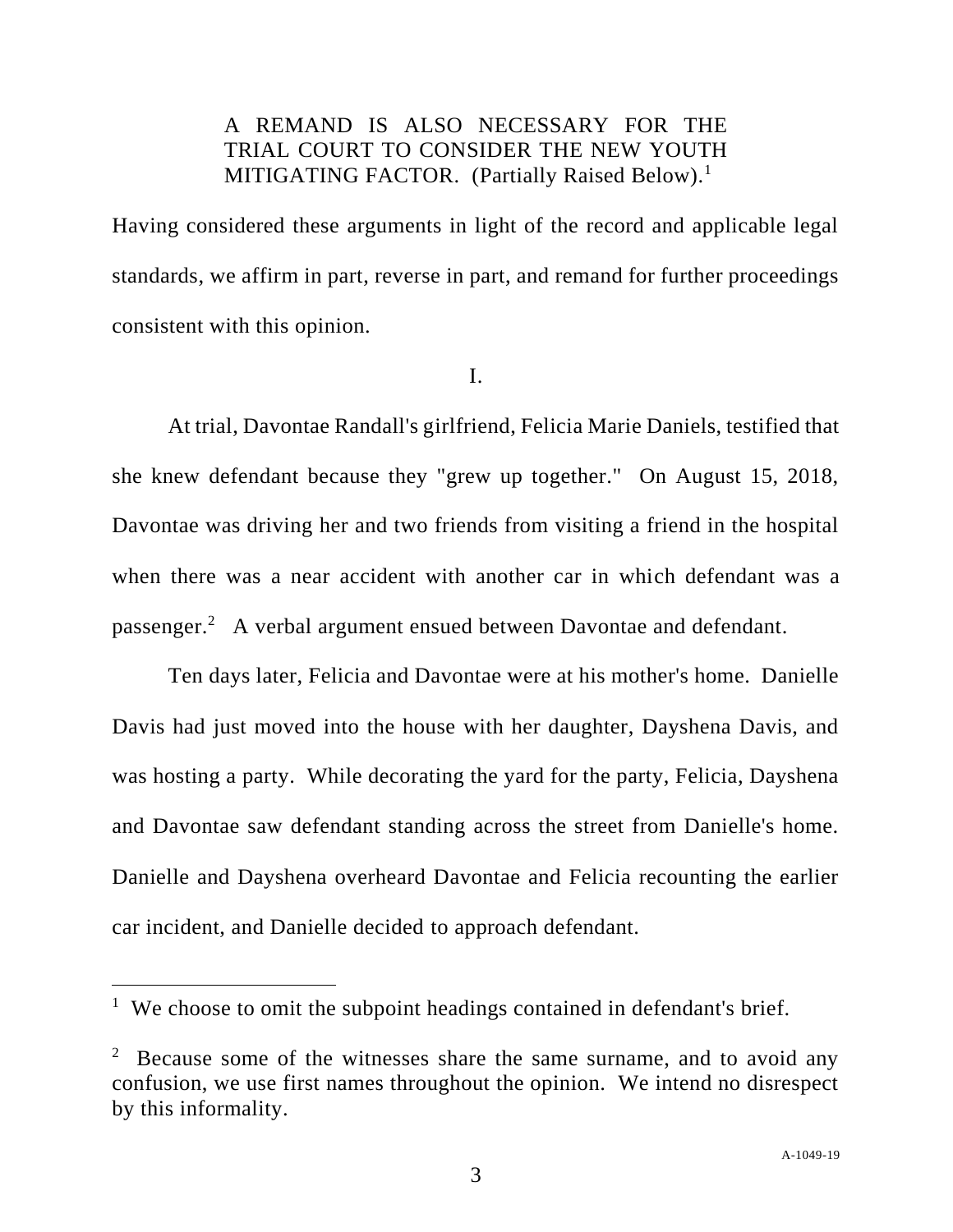As Danielle's and defendant's voices escalated, Davontae ran across the street to confront defendant, and, according to Felicia, he and defendant "were squaring up to fight." The jury saw a short video from a nearby surveillance camera showing the two circling each other. Felicia said when defendant dropped his cell phone, Davontae picked it up and said, "[T]his is mine now." Defendant said, "I'm gonna be right back," and left the scene. Davontae handed the phone to his mother.

Defendant returned shortly, cutting through a neighboring yard to the side of Danielle's yard to confront Davontae. Defendant had a gun and asked, "Now what, pussy?" Felicia begged defendant not to shoot, but, as Davontae "charged" him, defendant fired. The two men "began fighting," and Felicia heard three more shots before Davontae fell to the ground fatally wounded.

Dayshena testified that Davontae knocked defendant to the ground as he fell, landing on top of defendant. As defendant "swiggle[d] his way from . . . underneath [Davontae] to get up" and run away, Dayshena chased after him. The surveillance video did not capture the shooting but included defendant's flight from the scene with Dayshena in fruitless pursuit.

Felicia and Danielle, both acknowledged that defendant was backing up when Davontae first confronted him across the street from Danielle's house. Danielle told her son, "[C]ome on . . . he don't want to fight . . . . Let's just end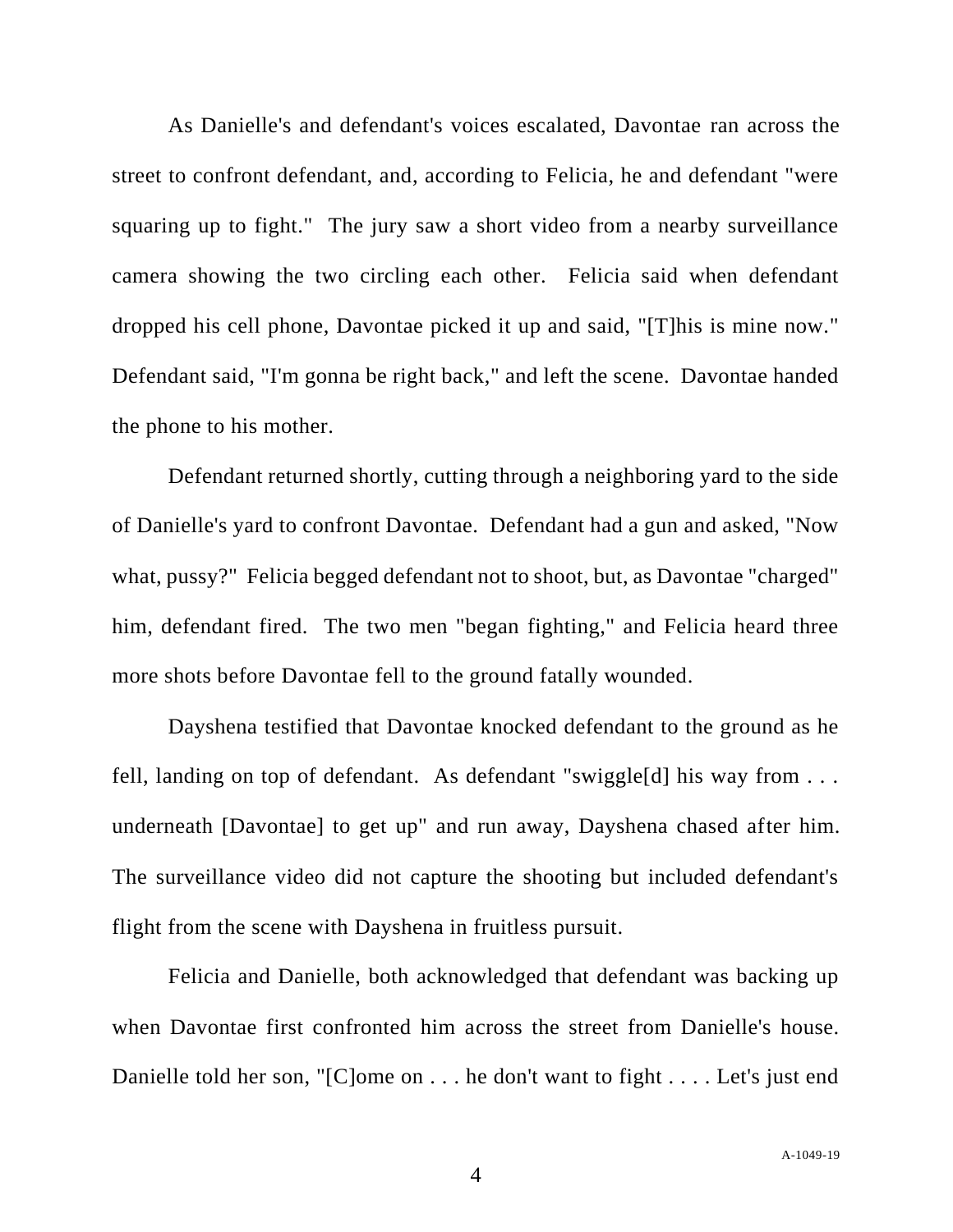it, leave it alone." She confirmed that Davontae picked up the cell phone defendant dropped and said, "[I]t's now mine, pussy." Danielle said when defendant returned, he had a gun and shot twice before Davontae "went to grab him."

When police arrived, they secured two shell casings and a 9mm. handgun lying nearby in the street. The gun's extended magazine had nineteen more bullets in it, and, according to the State's ballistics expert, the gun "appear[ed] jammed [with] a misfeed from one of the projectiles." The medical examiner testified Davontae suffered two gunshot wounds to the torso. One, to his shoulder area, was a "contact wound"; the second, to Davontae's chest, was "more rapidly fatal," and showed "no evidence of [having been fired at] close range."

Investigators attempted to locate defendant for several days, checking various addresses where they thought he could be. On August 28, 2018, defendant turned himself in to Atlantic City police, and, after waiving his Miranda<sup>3</sup> rights, gave a statement to investigators from the Gloucester County Prosecutor's Office. The jury heard the audio recording of the statement.

Defendant acknowledged the earlier near accident with Davontae's vehicle. He said Davontae reacted violently by getting out of his car and

<sup>&</sup>lt;sup>3</sup> Miranda v. Arizona, 384 U.S. 436 (1966).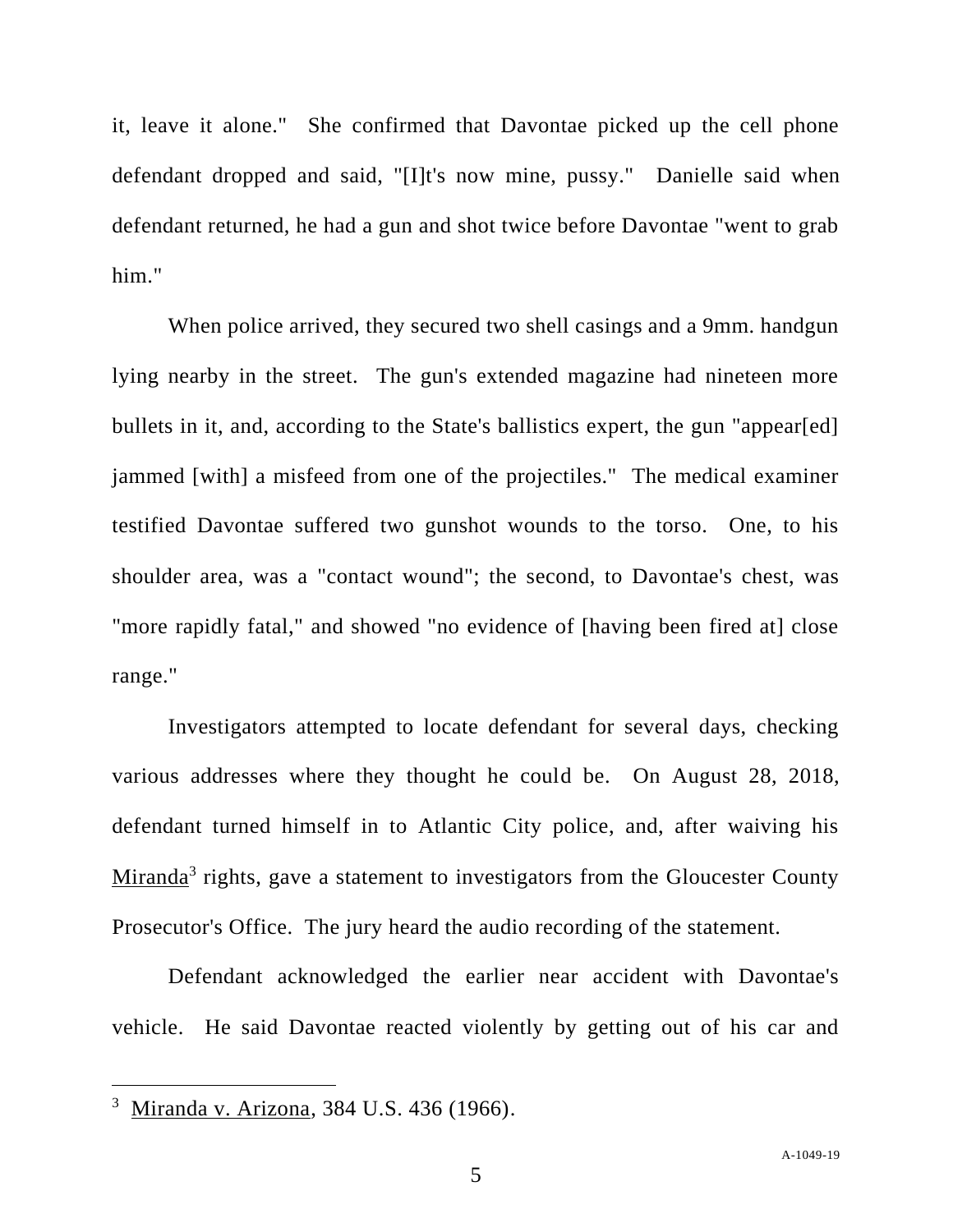throwing things at defendant's friend's vehicle. Defendant said on August 25, he visited friends who lived on the same street as Danielle. He did not know Danielle had just moved there, and defendant was "just chillin'." Danielle, however, confronted him "all rude and nasty" and threatened to "get [her] son." Defendant saw Davontae, a much larger man, coming at him, but defendant kept "backing up." When defendant dropped his phone, Davontae picked it up and said, "[T]his mine now."

Defendant admitted leaving to get a gun and returning to Danielle's home. As he pointed the gun at Davontae, he said, "Bro, give me my fucking phone and I'm not playing with you." Davontae "thought [he] was playing" and "charged . . . [him]." Defendant said:

> I didn't know that I killed him. I didn't mean to kill him. I wasn't even gonna shoot the gun. I was trying to scare him. That's why I pointed it at him.

> > . . . .

I just wanted my phone back. He humiliated me in front of a lot of people. I got a reputation. People respect me. Got love for me.

. . . .

I didn't know I was gonna do that. . . . [I]t happened so fast. He threw the phone at me. Charged me. I shot him.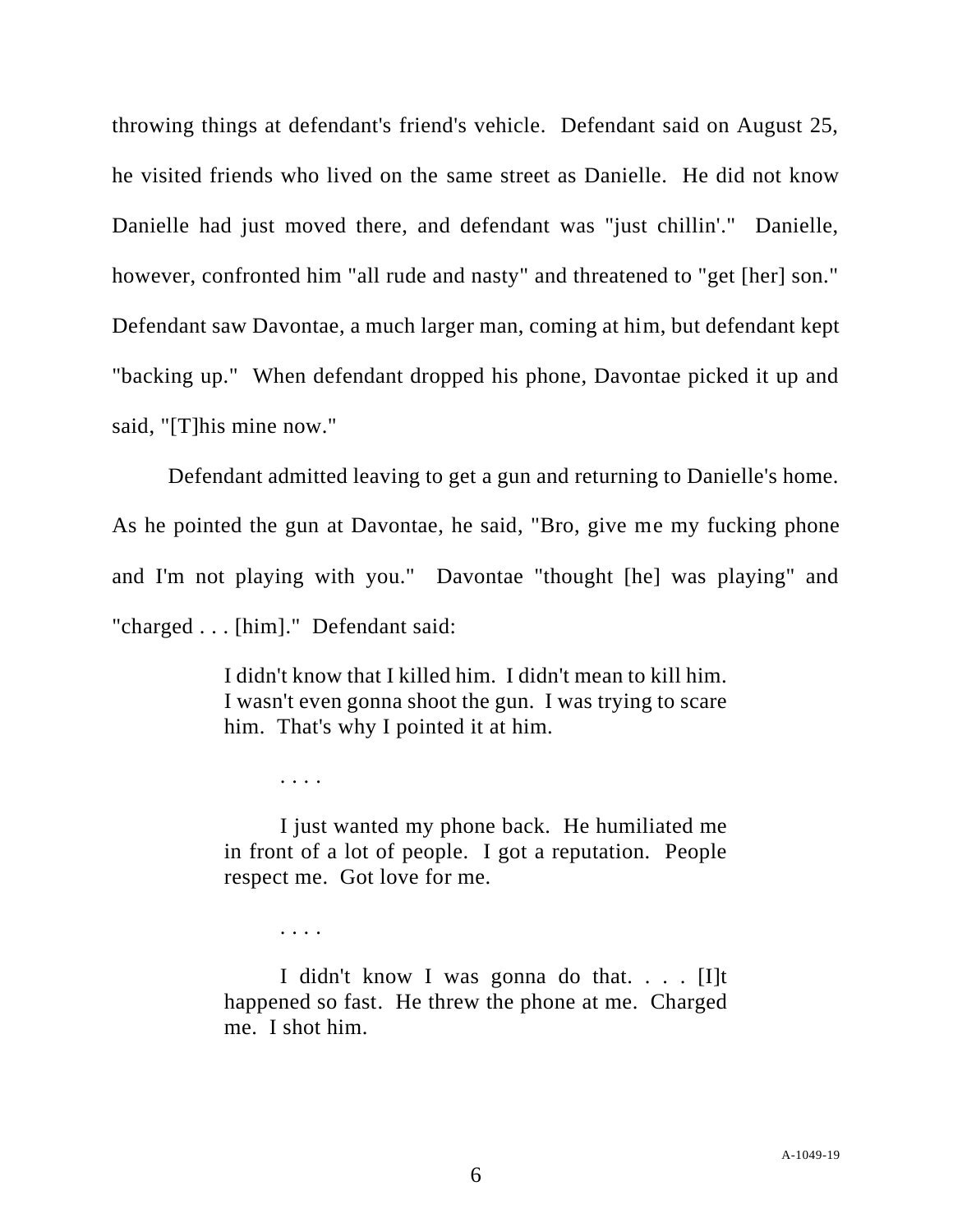Without objection, the State introduced an affidavit from a New Jersey State Police detective stating a search of their database failed to reveal defendant made any application for, or was ever issued, a permit to purchase or carry a handgun. The State rested after its ballistics expert linked the two spent shells and the bullet recovered from Davontae's body at autopsy to the gun found at the scene. Additional DNA evidence is insignificant and irrelevant to our decision. Defendant elected not to testify or call any witnesses.

II.

Before conducting an extended charge conference on the record, the judge provided counsel with proposed written jury instructions. The judge provided the jury with a written copy of his instructions for use during their deliberations, and the appellate record contains those written instructions. Defendant now raises four specific objections to the judge's final charge, two of which were never raised, even partially, before.

The failure to object to the charge at trial forecloses any argument on appeal, Rule 1:7-2, subject only to our review for plain error, i.e., error "clearly capable of producing an unjust result," Rule 2:10-2.

The Court has said:

In the context of a jury charge, plain error requires demonstration of "[l]egal impropriety in the charge prejudicially affecting the substantial rights of the defendant sufficiently grievous to justify notice by the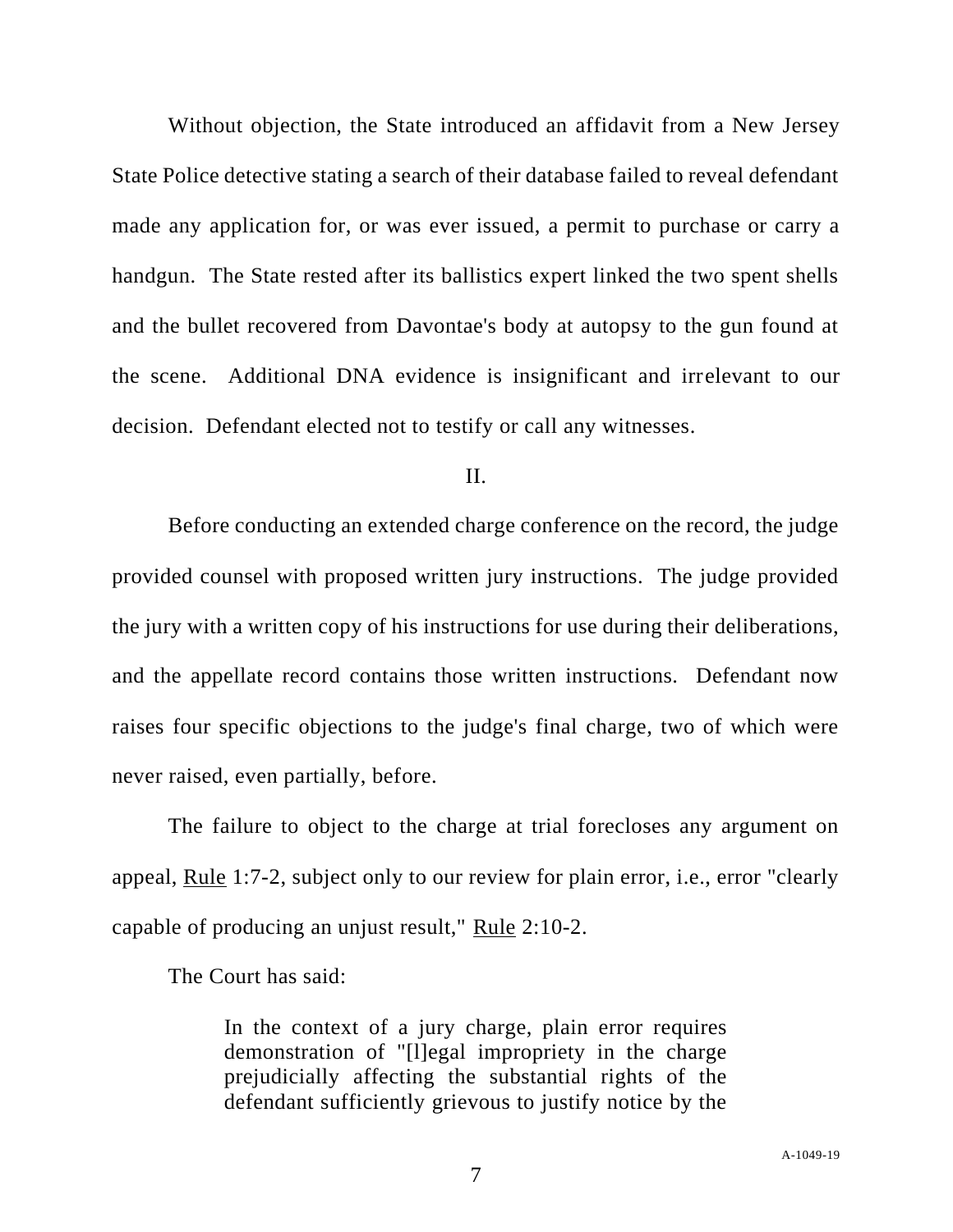reviewing court and to convince the court that of itself the error possessed a clear capacity to bring about an unjust result."

[State v. Burns, 192 N.J. 312, 341(2007) (alteration in original) (emphasis added) (quoting State v. Jordan, 147 N.J. 409, 422 (1997)).]

While "erroneous instructions in a criminal case are 'poor candidates for rehabilitation under the plain error theory,'" State v. Adams, 194 N.J. 186, 207 (2008) (quoting Jordan, 147 N.J. at 422), "[t]he error must be considered in light of the entire charge and must be evaluated in light 'of the overall strength of the State's case,'" State v. Walker, 203 N.J. 73, 90 (2010) (quoting State v. Chapland, 187 N.J. 275, 289 (2006)). We first consider the alleged errors never raised at trial.

Defendant contends the judge should have provided a limiting instruction regarding evidence of the traffic confrontation ten days before the homicide because it was "other-bad-act[]" evidence admitted under N.J.R.E. 404(b). However, following a pre-trial hearing, the judge prohibited the State from introducing evidence defendant threatened Davontae at the time of the near accident, and both attorneys agreed to refer to the encounter simply as an argument. In his statement to police, defendant portrayed Davontae as the aggressor. Evidence of an "argument," as opposed to a threat of violence or actual violence, is not bad act evidence subject to the strictures of N.J.R.E.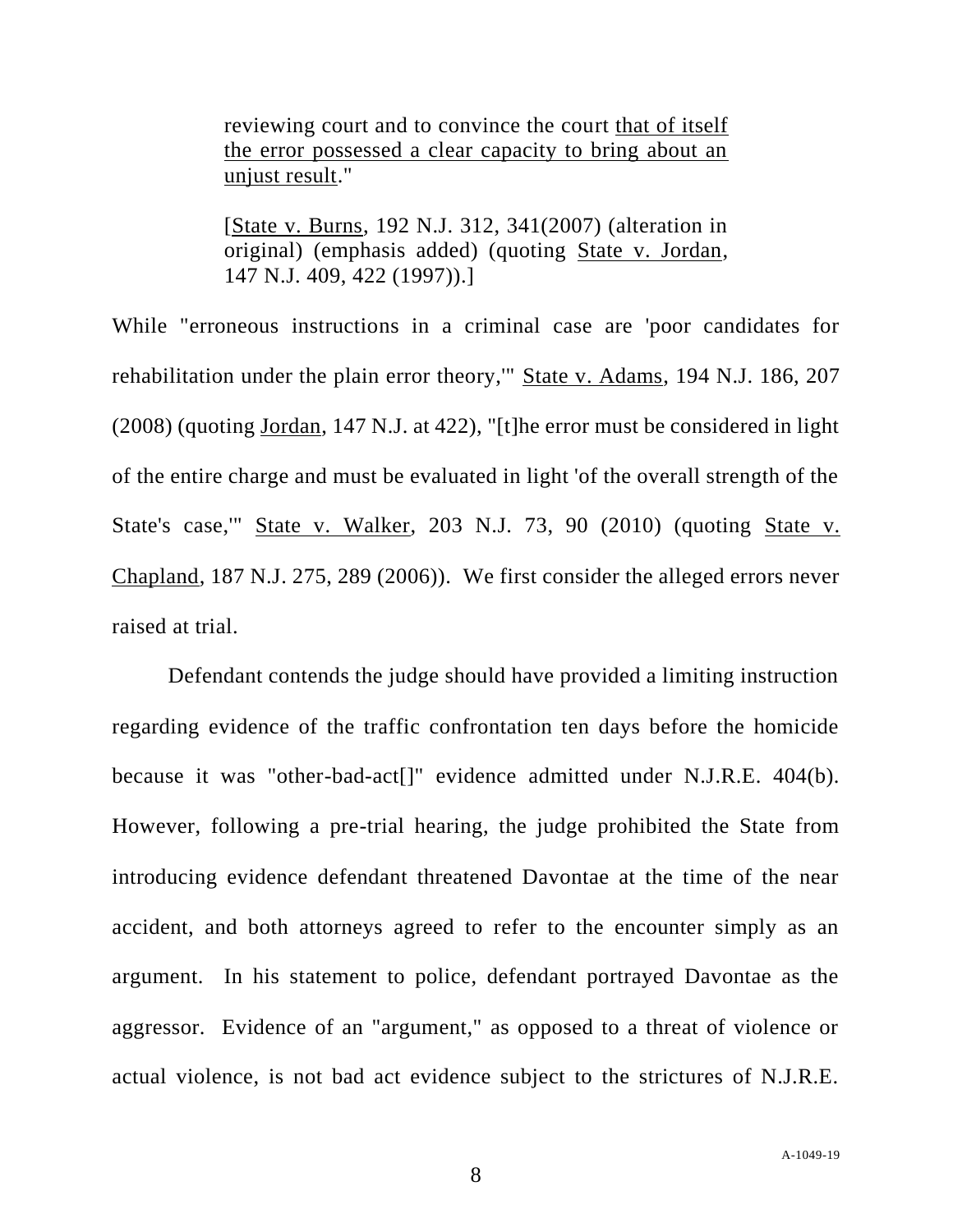404(b). The contention requires no further discussion in a written opinion. R.  $2:11-3(e)(2)$ .

Defendant's remaining arguments apply to the jury instructions on the two weapons offenses. In his final jury charge, the judge first provided instructions on the various homicide charges before instructing the jury on possession of a firearm for an unlawful purpose. Those instructions included comprehensive definitions of the legal principles regarding "possession"; defendant does not contend otherwise. The judge then provided instructions on the unlawful possession of a handgun count.

For the first time on appeal, defendant acknowledges the written instructions provided to the jury on the unlawful possession of a handgun count were complete but argues the judge omitted essential parts of the model jury charge in his oral instructions. Specifically, defendant contends the judge truncated the model charge when giving his oral charge on "possession," instead referring the jury to prior instructions on possession which he gave on the unlawful purpose count. We conclude this was not plain error because the jury had only minutes before been completely and accurately instructed on the legal concepts regarding "possession."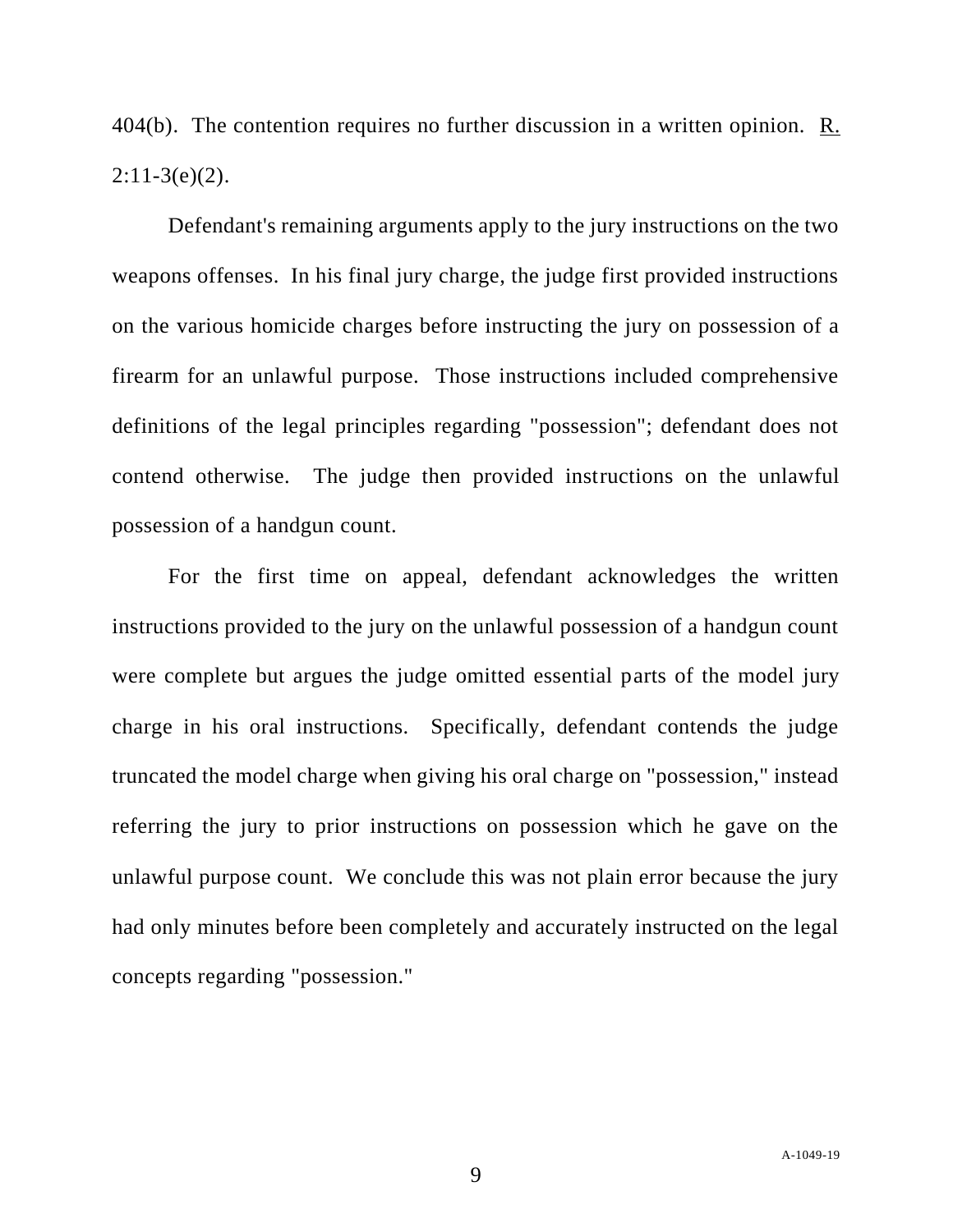Defendant's second argument regarding the unlawful possession count is more significant. The judge's written instructions included the following portion of the model charge:

> The third element that the State must prove beyond a reasonable doubt is that the defendant did not have a permit to possess such a handgun. If you find that the defendant knowingly possessed the handgun, and that there is no evidence that defendant had a valid permit to carry such a handgun, then you may infer, if you think it appropriate to do so based upon the facts presented, that defendant had no such permit.<sup> $\Box$ </sup> Note, however, that as with all other elements, the State bears the burden of showing, beyond a reasonable doubt, the lack of a valid permit and that you may draw the inference only if you feel it appropriate to do so under all the facts and circumstances.

> [Model Jury Charges (Criminal), "Unlawful Possession of a Handgun (Second Degree) (N.J.S.A. 2C:39-5(b))," at 4 (rev. June 11, 2018).]

The judge eliminated this portion of the charge entirely in his oral instructions.

Defendant contends it was plain error for the judge to omit this critical passage from his oral instructions, because, as Judge King said in State v. Lindsey, "Nothing in the rules empowers a judge to issue an instruction in written form only." 245 N.J. Super. 466, 475 (App. Div. 1991). The State's brief fails to respond to this argument.

In Lindsey, the defendant was convicted of aggravated assault, burglary, and theft, and on appeal he raised as plain error the inadequacy of the jury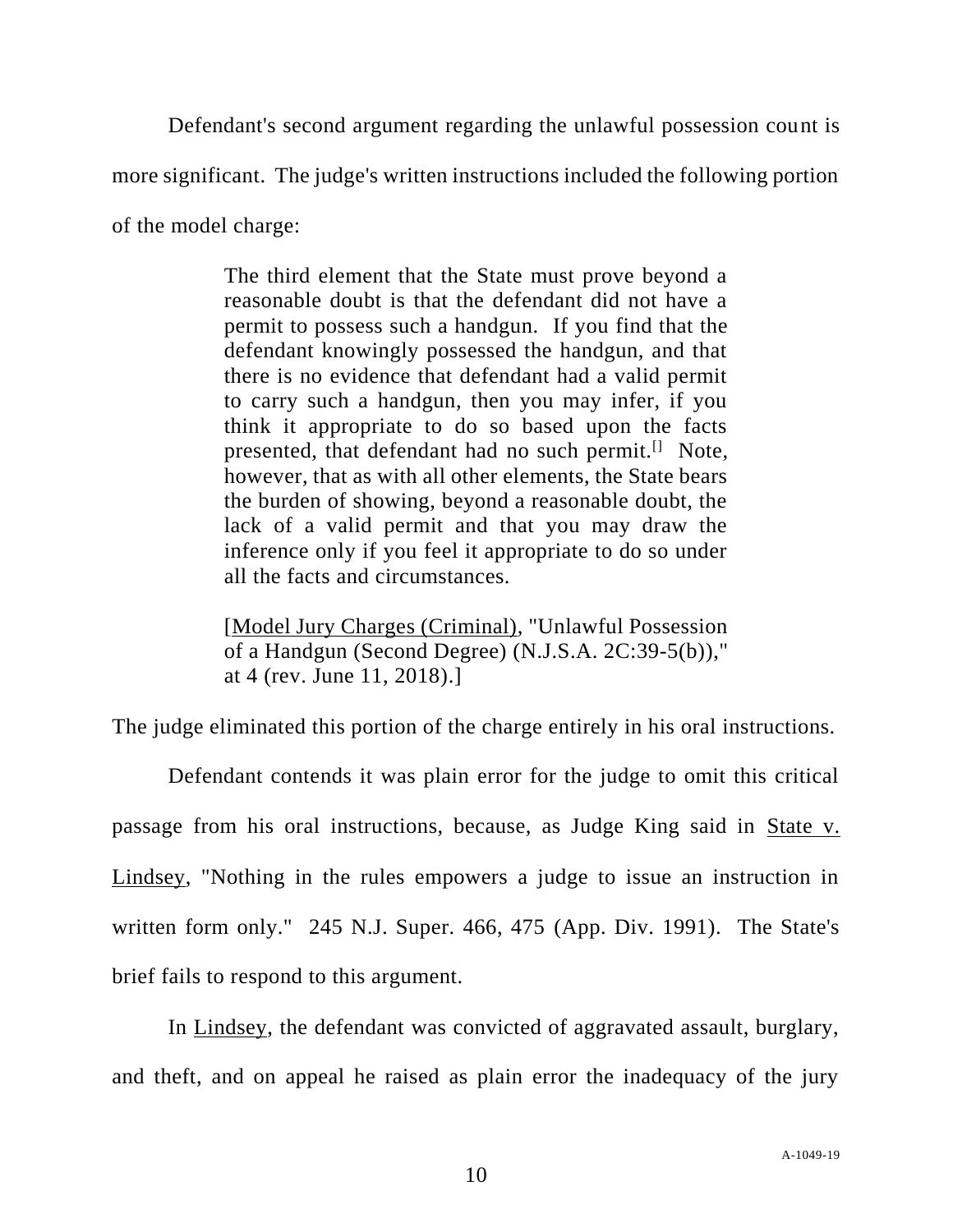instructions. Id. at 467. The oral instructions the judge provided not only omitted critical concepts but were also insufficient when compared to the model jury charges. Id. at 473–74. The defendant argued these shortcomings could not be remedied by the written "cut and paste" instructions the judge provided to jurors, and we noted "the jurors were not specifically told that each must read the 'cut and paste' sheet. Nor was the foreperson told to read it to the others." Id. at 474.

We concluded the inadequacy of the jury charge was plain error requiring reversal:

> We find the oral instructions to the jury totally inadequate in the circumstances and "plain error" requiring a new trial. At the minimum, the entire instructions should be read to the jury. We cannot assume that each juror will independently read a written instruction or that a foreperson will read it to the entire jury in an objective fashion, as a judge would do. In this case, the jurors were not even specifically instructed to each read the instruction or to listen carefully while the foreperson read it. Nor will we even assume that each juror was sufficiently literate to read and comprehend the "cut and paste" instruction.

[Ibid. (emphasis added).]

Rule 1:8-8 (the Rule) has been amended since our decision in Lindsey. Providing written jury instructions in a criminal trial, which was discretionary then, is now mandatory, except if the judge "finds that preparation of written instructions will cause undue delay in the trial."  $R_1$  1:8-8(b)(2).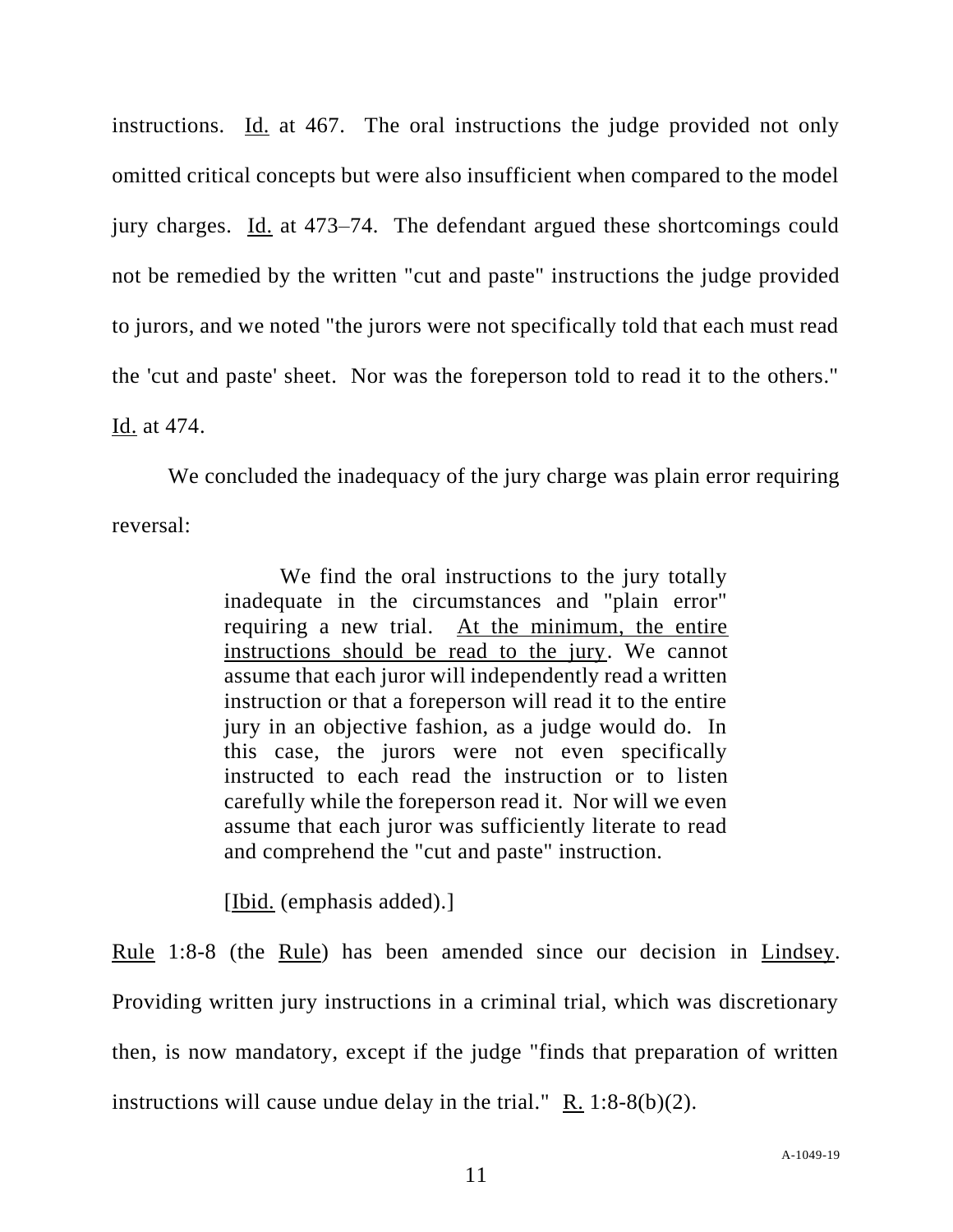The current iteration of Rule 1:8-8(b)(2) had its genesis in the Court's decision in State v. O'Brien, 200 N.J. 520 (2009). There, the deliberating jury requested a written copy of the judge's final charge, but the judge declined, explaining it was "not part of our process." Id. at 533. The Court reversed the defendant's conviction on other grounds, id. at 539–41, but, noting the Rule was "silent regarding the kinds of considerations that should inform" a discretionary decision to provide the jury with written instructions, the Court referred the issue to the Civil and Criminal Practice Committees. Id. at 541.

The Criminal Practice Committee (the Committee) released its recommendations in an off-cycle report dated March 28, 2012, proposing revisions "that [went] beyond the Court's interpretation of Rule 1:8-8 in the O'Brien opinion" because the "benefits gained from having more informed and knowledgeable jurors favor" the idea of requiring submitting written instructions to the jury in criminal cases. Report of the Supreme Court Criminal Practice Committee on Distribution of Written Instructions to the Jury, 3 (Mar. 28, 2012) (Committee Report).

The Committee recommended revising the Rule to require the court provide the jury with two or more copies of written instructions in all criminal cases, an approach in line with other jurisdictions and consistent with the standards and best practices developed by the American Bar Association. Id. at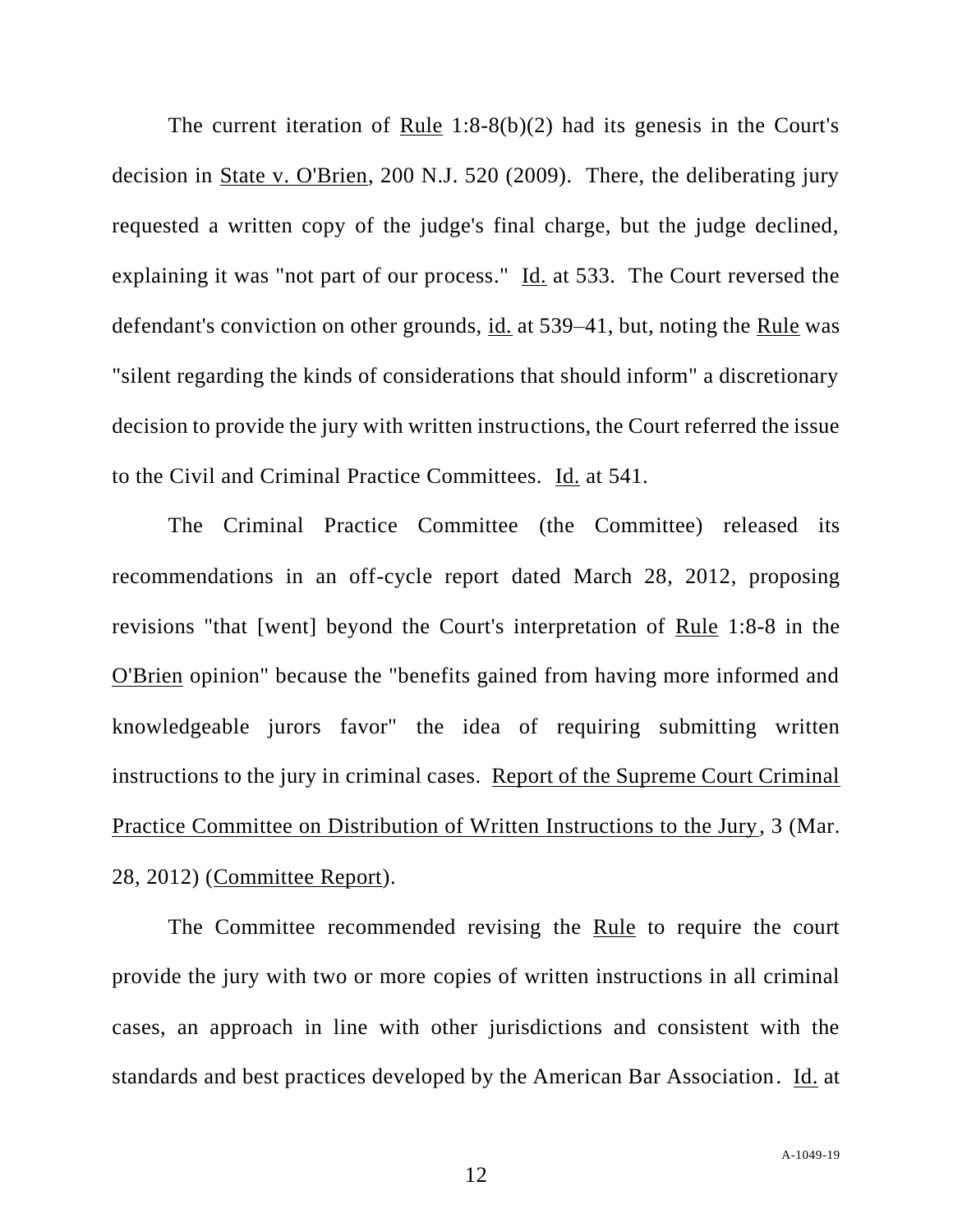23 (citing ABA Standards for Criminal Justice: Discovery and Trial by Jury, Standard 15-4.4(a) (3d ed. 1996); Principles for Juries and Jury Trials pmbl., Principal 14(B) (Am. Bar Ass'n 2005)). Importantly, the Committee Report specifically rejected submission of partial written jury instructions, which could create appellate issues or motions for a new trial based on the absence of particular parts of the charge in writing. Id. at 27. The Court's revisions to Rule 1:8-8, specifically including current subsection (b)(2), became effective January 1, 2014.

But nothing in the current Rule suggests a judge is relieved of orally conveying the contents of the charge to jurors. Indeed, since adoption of the revised Rule, the Court has reiterated the importance of providing oral jury instructions. In State v. Mohammed, the Court considered "the proper procedures a trial court should follow when faced with an allegation that a juror was inattentive during part of the trial," including the final jury charge. 226 N.J. 71, 74–75 (2016). The Court rejected "the trial judge's suggestion that the written instruction option in Rule 1:8-8 might cure a deficiency in the oral instruction." Id. at 88. Finding, "written instructions alone are insufficient to cure the juror's inattention and the resulting prejudice," ibid. (citing Lindsey, 245 N.J. Super. at 473–74), the Court held "copies distributed under the Rule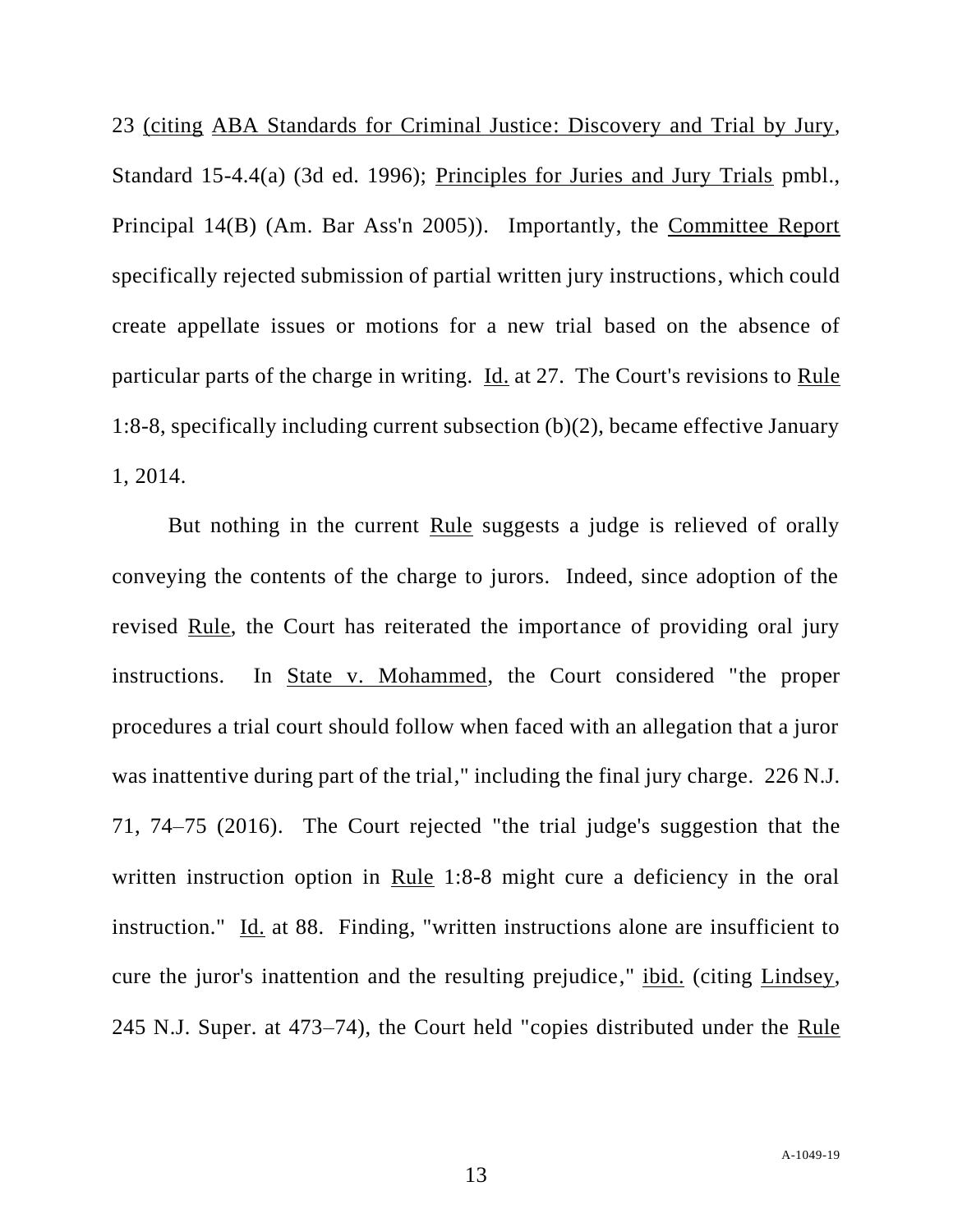were not a substitute for oral instructions or individual voir dire to determine whether a juror was alert and attentive," id. at 89.

Whether the omission of oral instructions in this case requires reversal is a much closer question than in Lindsey because the judge's oral instructions here were not erroneous or inadequate; they simply omitted any guidance on how evidence adduced at trial could be used by jurors in deciding if the State carried its burden of proof on an essential element of the crime.

Yet, telling the jury it may infer from the State Police affidavit that defendant did not have a permit if "appropriate to do so under all the facts and circumstances," as opposed to permitting the jury in the absence of any instruction to presume the affidavit was indisputable evidence that defendant did not have a permit, is critically connected to defendant's due process rights. State v. Ingram, 98 N.J. 489, 495–98, 500 (1985). See also State v. Walten, 241 N.J. Super. 529, 534–35 (App. Div. 1990) (applying similar due process analysis to statutory presumption in motor vehicle prosecution and permitting only an inference that may be accepted or rejected by the fact finder). We cannot assume all deliberating jurors read the judge's written instructions, or that the written instructions were even examined by the jurors. The failure to give that portion of the model charge orally was plain error requiring reversal of defendant's conviction for unlawful possession of a handgun.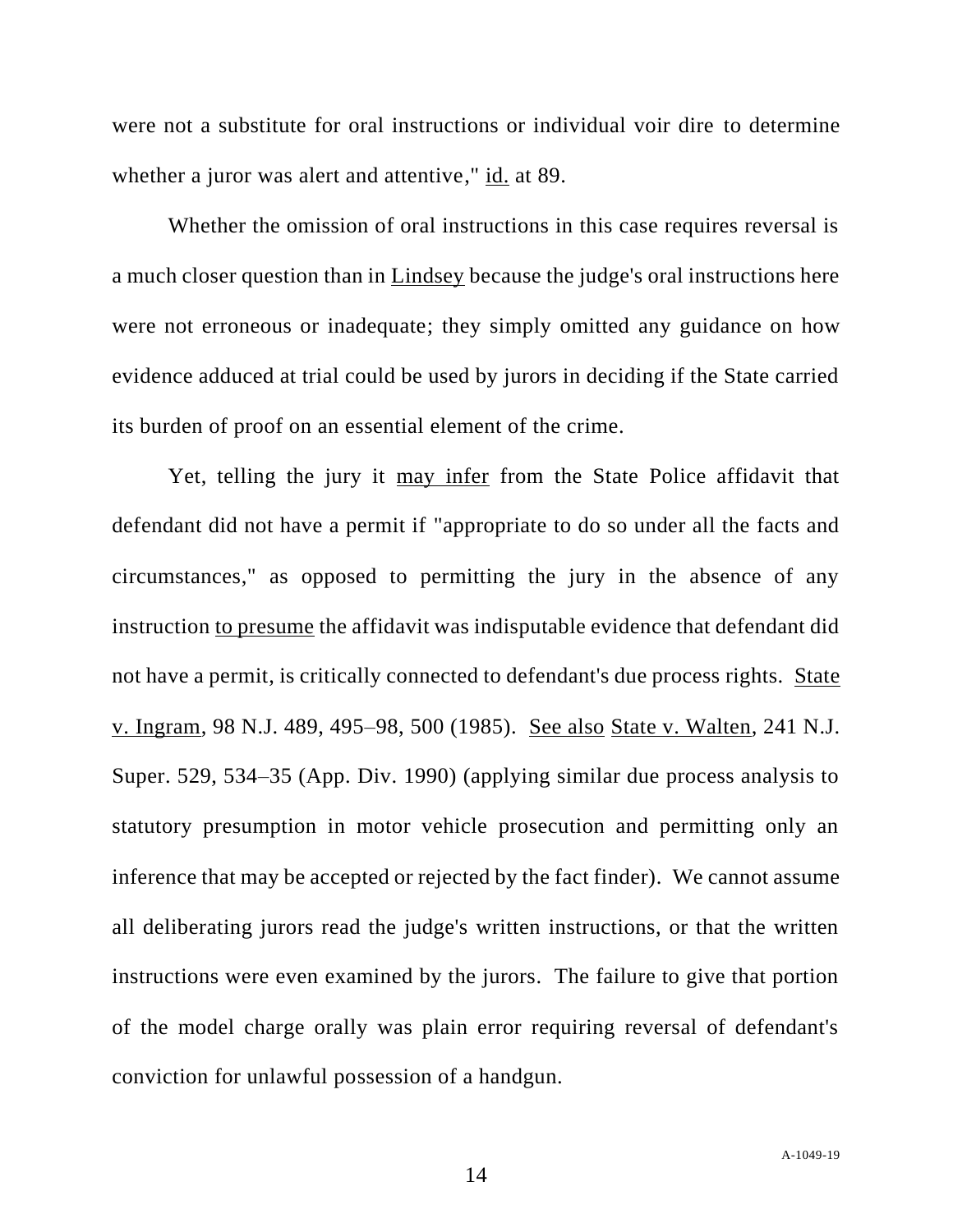Defendant also argues the judge's instructions on the unlawful purpose charge were erroneous and require reversal. He contends the judge failed to tell jurors the State must prove defendant possessed the firearm with the specific purpose to use it against another person or another's property.

Defense counsel raised an objection to the judge's instructions as originally drafted because they failed to state the specific unlawful purpose alleged by the State. See Model Jury Charges (Criminal), "Possession Of A Firearm With A Purpose To Use It Unlawfully Against The Person Or Property Of Another (N.J.S.A. 2C:39-4(a))" at 5 (rev. Oct. 22, 2018) (Model Charge) (requiring judge to "[d]escribe the unlawful purpose of defendant's possession of the weapon"). The judge modified the instructions in response, telling jurors the State contended defendant's unlawful purpose was to "threaten, injure or kill Davontae."

On appeal, defendant takes a new tack, not asserted at trial, arguing the judge omitted an entire portion of the model charge that defines the third element of the crime, i.e., that defendant possessed the firearm with the purpose to use it against another person or another's property. See id. at 4–5. Indeed, although the judge started the instructions by telling jurors there were four elements to the offense, neither the judge's written instructions nor his oral charge included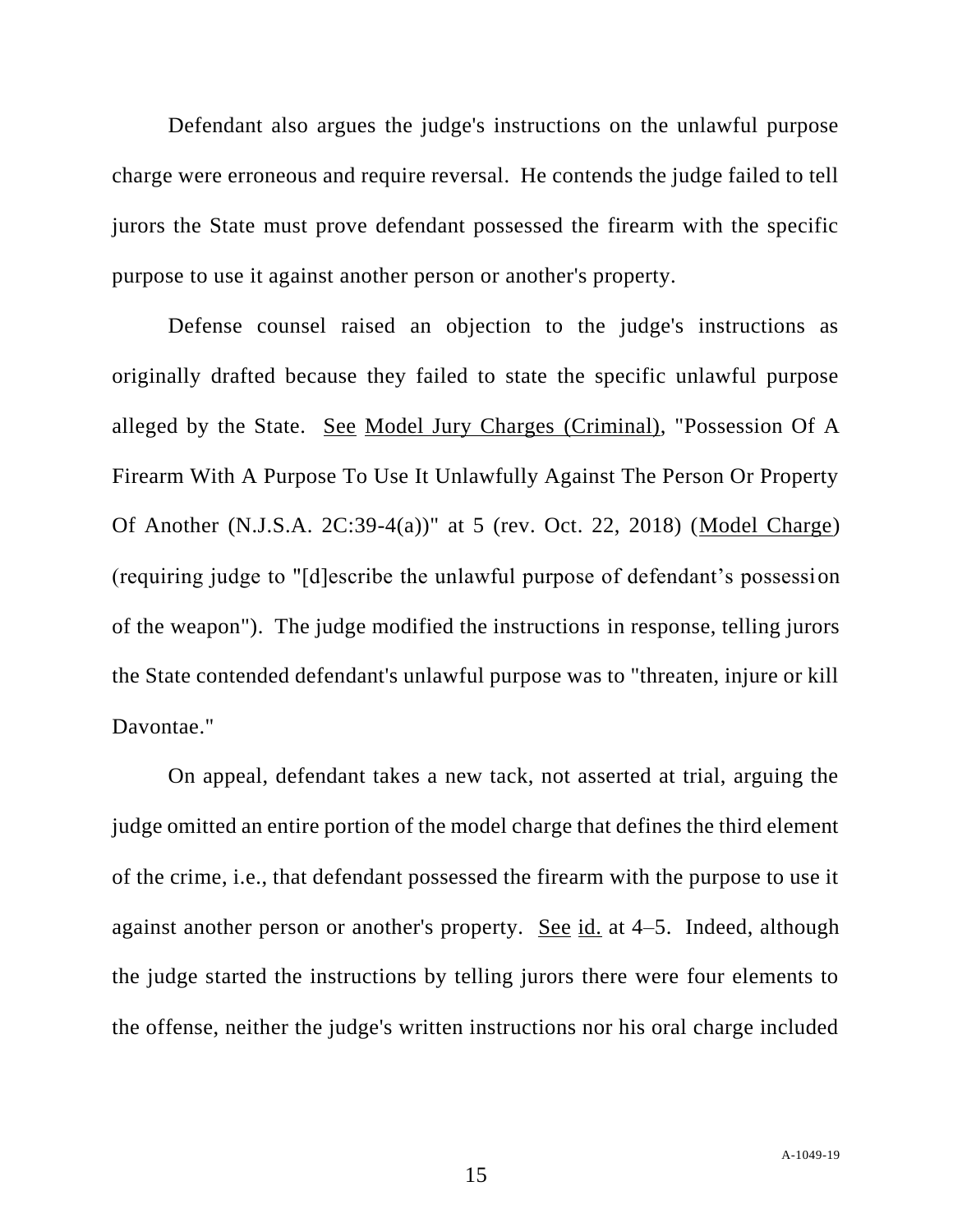the portion of the Model Charge defining the third element; the judge simply went from the second to the fourth element of the crime.

The State contends the judge's charge was sufficient because the jury could infer from the charge given all the necessary concepts regarding the crime's third element. We disagree.

The Model Charge contains four paragraphs explaining the third element of the crime. The jury never heard or saw any of those instructions. It is beyond debate that "the court must always charge on the elements of the crime." Jordan, 147 N.J. at 423 (citing State v. Vick, 117 N.J. 288, 291 (1989)). "[P]roper explanation of the elements of a crime is especially crucial to the satisfaction of a criminal defendant's due process rights." State v. Burgess, 154 N.J. 181, 185 (1998)).

Defendant's second argument alleging error in the unlawful purpose charge convinces us further that reversal is required. Defense counsel requested the judge include that portion of the Model Charge discussing the use of a firearm for a protective purpose. Such a finding by the jury may negate the crime's requisite mental state that a defendant possessed the firearm for an unlawful purpose. See Model Charge at 6. The judge refused, concluding the jury could not find defendant's return to Danielle's house with a weapon was for the purpose to protect himself or his property. At one point, the judge said the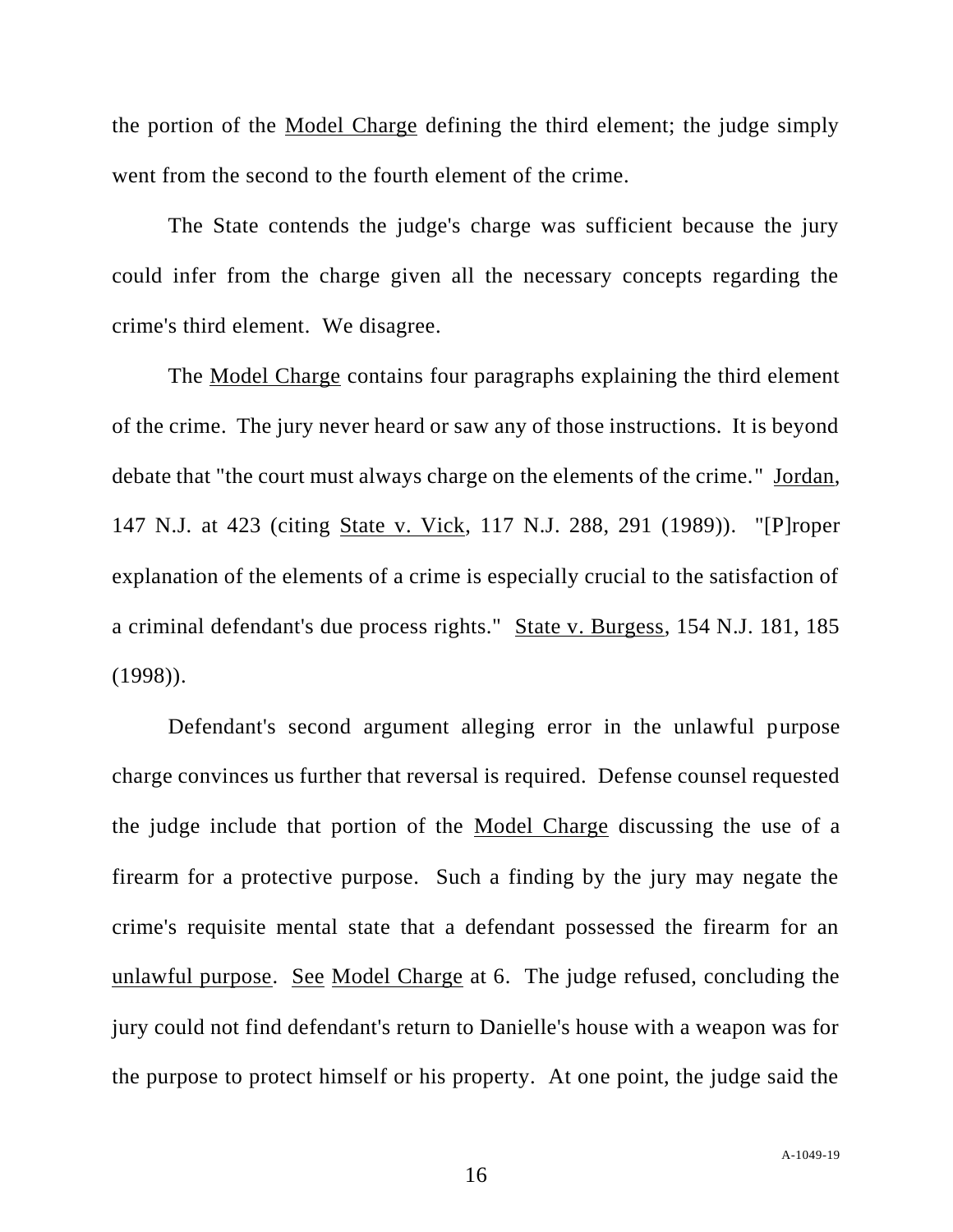facts did not support the charge because such a belief by defendant was "unreasonable."

However, the Model Charge clearly explains the difference between selfdefense, which requires both an honest and reasonable belief in the need to use force, and the use of a weapon for a protective purpose, which only requires an honest belief, not a reasonable one. See State v. Williams, 168 N.J. 323, 334– 35 (2001) (explaining the difference between the two concepts).

Here, defendant fled from an earlier physical altercation with Davontae. The jury could believe Danielle's testimony that defendant never intended to fight her son. In the process, Davontae took defendant's cell phone and refused to return it. The jury could believe defendant brought the weapon with him when he returned to protect himself as he tried to get the phone back. Certainly, there was sufficient evidence in the case to support the protective purpose instructions in the Model Charge. This error further supports our conclusion that defendant's conviction of the unlawful purpose charge must be reversed.

We hasten to add that reversal of defendant's convictions on the two weapons offenses do not affect his conviction for aggravated manslaughter, which we affirm.

III.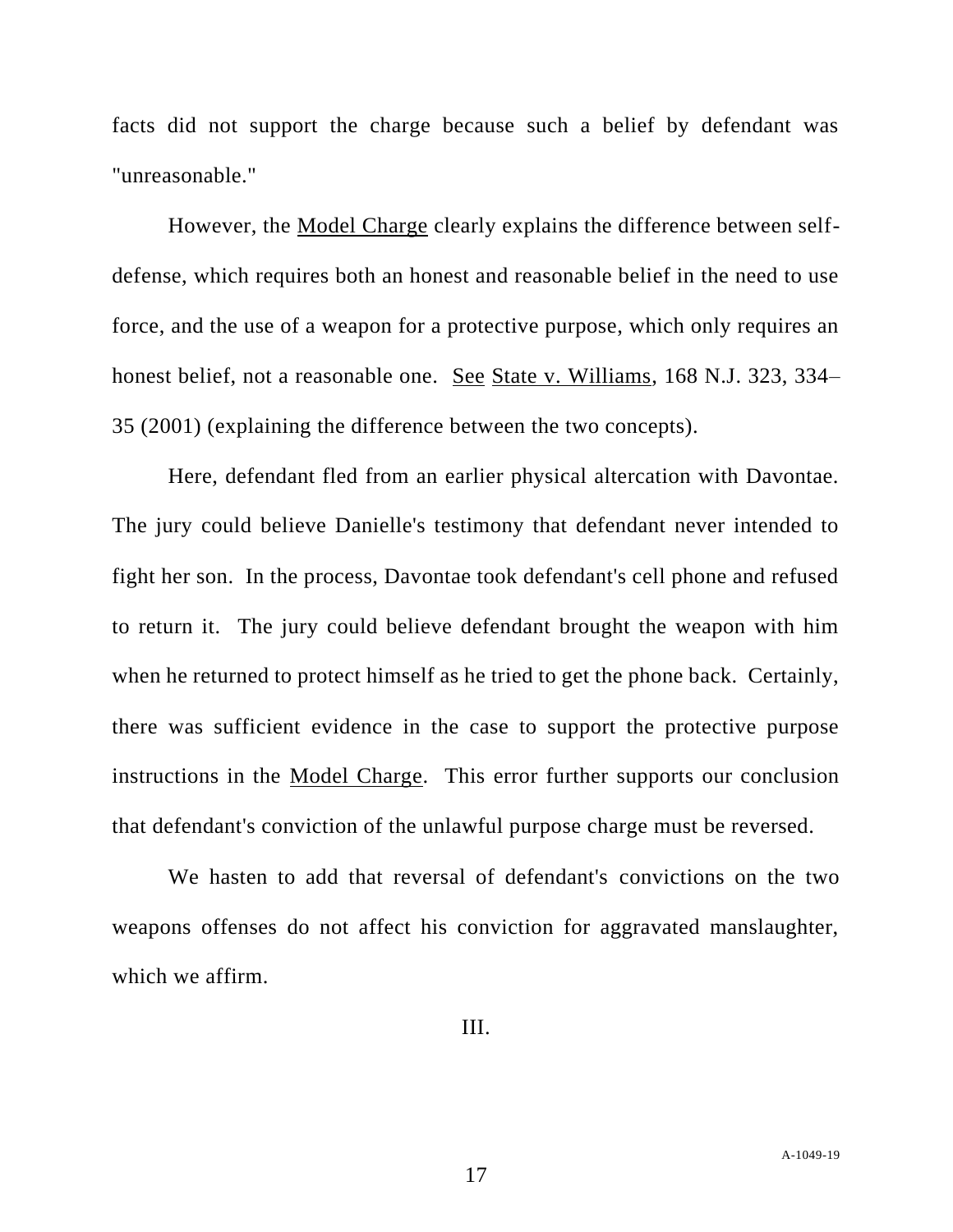At sentencing, the judge cited defendant's prior criminal history, including adjudications of delinquency and a violation of juvenile probation, as well as defendant's indictable convictions and pending indictable charges. The judge gave this history "substantial weight" in finding aggravating factor three, the risk of re-offense, and aggravating factor six, the extent of defendant's prior criminal record and the seriousness of defendant's current crime. N.J.S.A.  $2C:44-1(a)(3)$  and  $(a)(6)$ . The judge gave "moderate weight" to aggravating factor nine, the need to deter defendant and others from violating the law, stating it applied to "every case of this type." The judge then reviewed all the mitigating sentencing factors, N.J.S.A. 2C:44-1(b), and concluded none applied.

The judge found the aggravating factors substantially outweighed the nonexistent mitigating factors, and, based on defendant's prior record and the "nature of the present offense," he determined "a period of incarceration in excess of the midrange [wa]s mandated." The judge sentenced defendant to a twenty-four-year term of imprisonment on the aggravated manslaughter conviction, finding a "four-year departure" from the "midrange" of twenty years was appropriate.

Defendant contends the judge gave undue weight to his prior criminal record in finding aggravating factors three and six, and the judge failed to consider "specific deterrence" in finding aggravating factor nine. See, e.g., State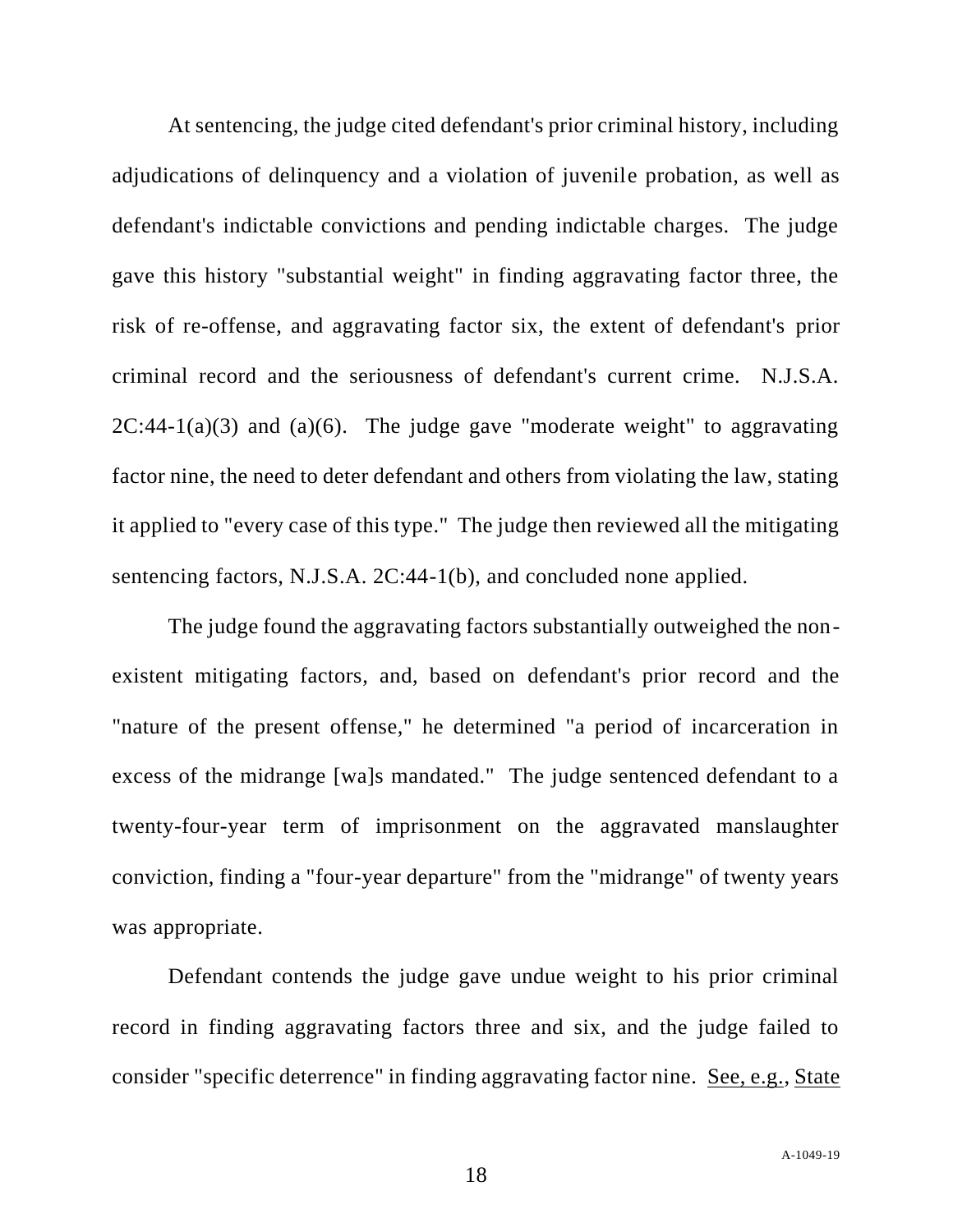v. Fuentes, 217 N.J. 57, 79 (2014) (noting factor nine "incorporates two 'interrelated but distinguishable concepts,' the sentence's 'general deterrent effect on the public [and] its personal deterrent effect on the defendant'" (quoting State v. Jarbath, 114 N.J. 394, 405 (1989)). Defendant also argues the judge should have found certain mitigating factors that were advanced at sentencing.

"On review, appellate courts are deferential to sentencing determinations and 'must not substitute [their] judgment for that of the sentencing court.'" State v. Rivera, 249 N.J. 285, 297 (2021) (alteration in original) (quoting Fuentes, 217 N.J. at 70). As the Court said:

> The sentence must therefore be affirmed unless (1) the sentencing guidelines were violated; (2) the aggravating and mitigating factors found were not "based upon competent credible evidence in the record;" or (3) "the application of the guidelines to the facts of [the] case makes the sentence clearly unreasonable so as to shock the judicial conscience."

> [Id. at 297–98 (alteration in original) (quoting State v. Roth, 95 N.J. 334, 364–65 (1984)).]

Whether a sentence will "gravitate toward the upper or lower end of the [statutory] range depends on a balancing of the relevant factors." State v. Case, 220 N.J. 49, 64 (2014) (citing Fuentes, 217 N.J. at 72).

In this case, the judge gave careful consideration to all the aggravating and mitigating sentencing factors. He explained why he found certain aggravating factors, and why he rejected every mitigating factor, including those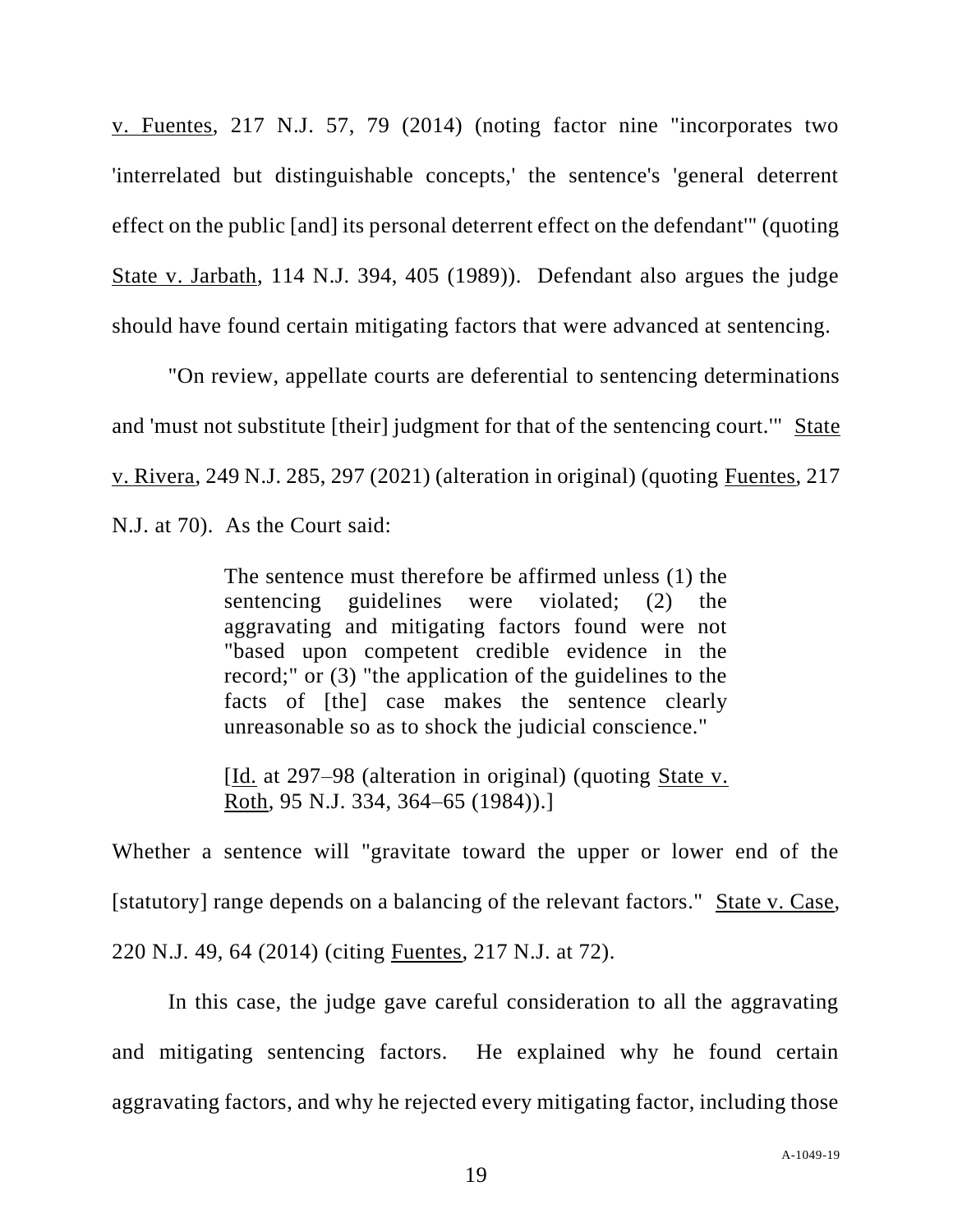not suggested by defense counsel. See State v. Bieniek, 200 N.J. 601, 609 (2010) (noting discussion of every factor is not required but encouraging trial courts to do so). We cannot conclude the judge mistakenly exercised his broad discretion in either the finding or weighing of the appropriate sentencing factors, and the sentence imposed does not shock our judicial conscience.

Defendant was twenty-one years old when sentenced. He also contends we should remand the case for the trial judge to consider mitigating factor fourteen, which "only requires a finding . . . '[t]he defendant was under [twentysix] years of age at the time of the commission of the offense.'" State v. Tormasi, 466 N.J. Super. 51, 66 (App. Div. 2021) (first alteration in original) (quoting N.J.S.A. 2C:44-1(b)(14)), certif. granted and remanded on other grounds, 250 N.J. 6 (2022). The Court recently heard argument in State v. Lane, certif. granted, 248 N.J. 534, where it considered whether the new mitigating sentencing factor applied retroactively. Unless and until the Court holds to the contrary in Lane, we see no reason to deviate from our holding in State v. Bellamy, 468 N.J. Super. 29, 46–48 (App. Div. 2021), that mitigating factor fourteen does not apply retroactively to sentences, such as the one in this case, imposed prior to the statute's effective date.

We affirm defendant's conviction for aggravated manslaughter and the sentence imposed. We reverse defendant's convictions for unlawful possession